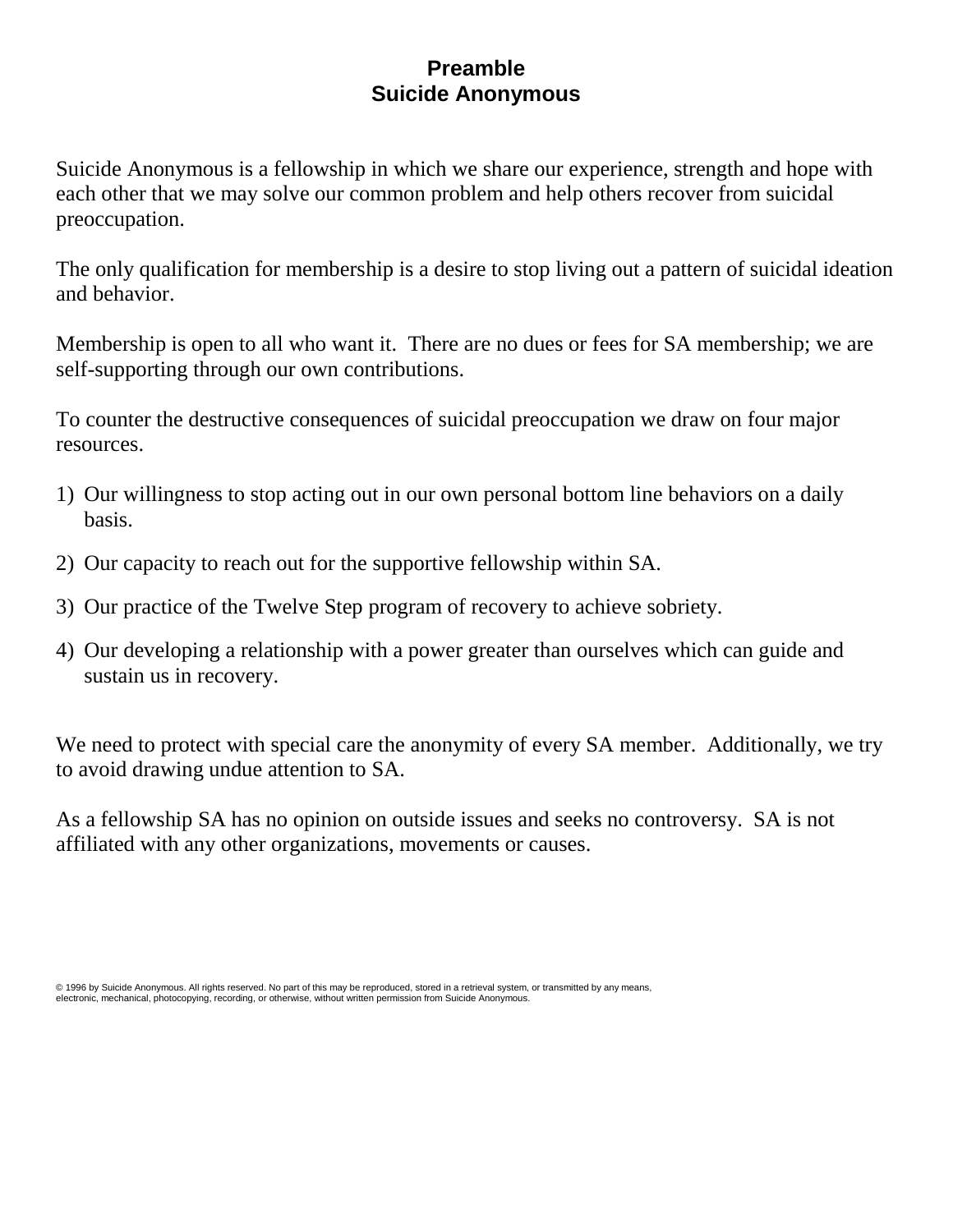## **The Problem**

We came from a variety of backgrounds. Most of us had experienced a crippling depression. We felt inadequate, unworthy, alone and afraid. Our insides never matched what we saw on the outsides of others. As our feelings of helplessness and worthlessness grew, dying seemed our only relief. Suicide became our option.

At first fleeting, thoughts of suicide began to grow until, as our mental state deteriorated, they filled our days. Some felt trapped by intensely painful circumstances. We tuned out with suicidal fantasy and preoccupation.

Many of us became true addicts. Others were survivors of suicide. The problem we faced was the same. The pursuit of the perfect suicide, the trance-like effect induced by ruminating about death became the drug we used to cope with our unbearable pain. We lost the sense that suicide was taboo or forbidden and began to view it as an acceptable alternative, a personal privilege. Many times we came to the brink of action, retreating with hearts pounding, exhilarated by the illusion that we were God-like in the power we held over our own lives. Some of us retreated from that decision, hoping it was not our sole choice, only to tire and decide we could no longer endure the pain.

Many of us made an attempt or attempts to end our life, only to awaken sickened by the realization that our best efforts had failed. This increased our guilt, self-hatred, remorse, emptiness, and pain. Morning after promises to stop these fantasies of death were made to our desperate families and friends.

But suicidal fantasies killed any chance for true life. Soon the seduction of suicide again overtook us and before long we were caught up in the fantasy of death, believing this would give us the eternal peace we craved. Instead we were victimized by internal turmoil and overwhelming humiliation. Alone we were powerless and our most sincere promises to stop this deadly preoccupation had become fantasies themselves.

<sup>© 1996</sup> by Suicide Anonymous. All rights reserved. No part of this may be reproduced, stored in a retrieval system, or transmitted by any means,<br>electronic, mechanical, photocopying, recording, or otherwise, without written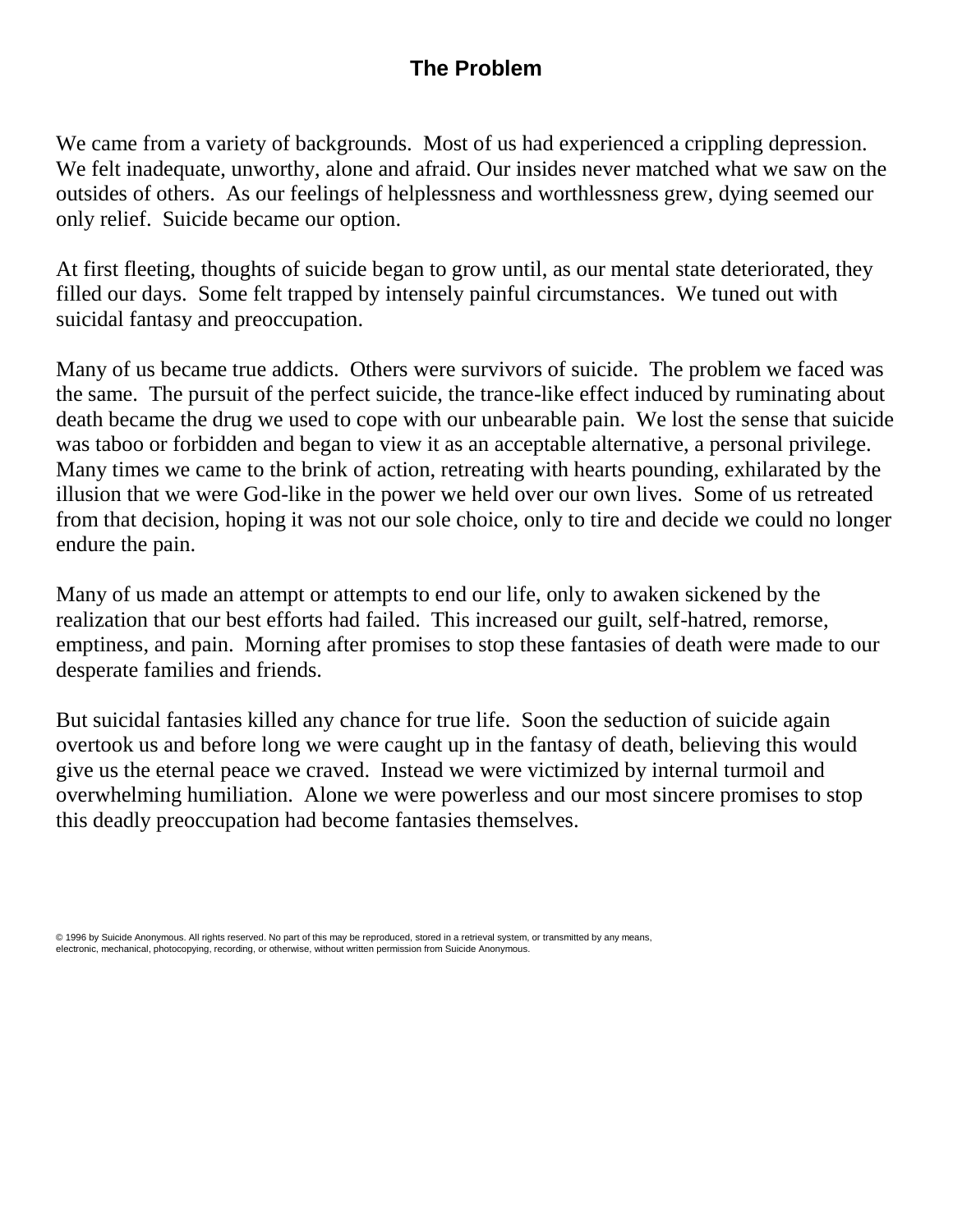# **The Solution**

For most of us the knowledge that others shared our obsession with suicidal thoughts and actions was surprising and a relief. We had struggled and made promises to stop but could not. As we attended the SA meetings and heard the stories and shared the pain of our fellows we began to understand that we were not alone. We felt safe in sharing our own pain and helplessness in our addiction. We came to believe that there was hope and to trust the guidance we were offered.

Our spiritual bankruptcy was such that we needed desperately to learn how to fill the hole left in our souls. We learned that there were steps we could take to begin to do this and that these steps would teach us how to live our lives with serenity and peace.

We became willing to surrender. We came to believe. We turned our will and our lives over to the care of God as we understood Him.

These steps initiated our emergence from the soulsickness of the past into the promised freedom of today. One day at a time, sometimes one hour at a time, we learned to lean on the guidance of our Higher Power. Our lives are not ours but His. By working the steps we learned to live and not just endure each day.

One day we realized that the promises not only can come true, but are true for us today. We were not perfect but progressing. As our faith grew, and the bond of fellowship among us grew, we were healing. The promises were there for us.

> © 1996 by Suicide Anonymous. All rights reserved. No part of this may be reproduced, stored in a retrieval system, or transmitted by any means, electronic, mechanical, photocopying, recording, or otherwise, without written permission from Suicide Anonymous.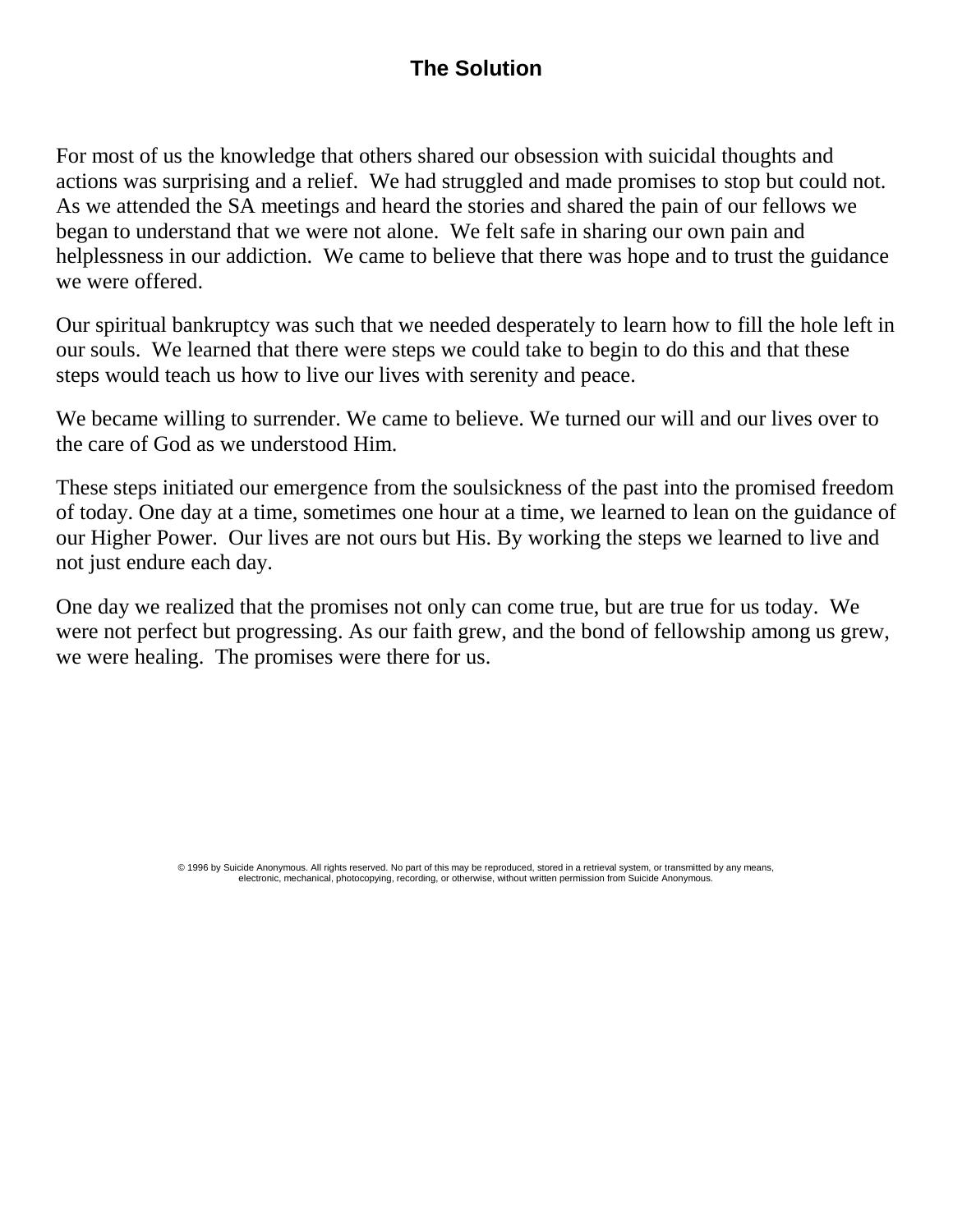## **SA Traditions**

- 1. Our common welfare should come first; personal recovery depends upon SA unity.
- 2. For our group purpose there is but one ultimate authority a loving God as this Power may be expressed through our group conscience. Our leaders are but trusted servants; they do not govern.
- 3. The only requirement for SA membership is a desire to stop living out a pattern of suicidal ideation and behavior. Any two or more persons gathering together for this reason may call themselves an SA group, provided that as a group they have no other affiliation.
- 4. Each group should be autonomous except in matters affecting other groups or SA as a whole.
- 5. Each group has but one primary purpose to carry its message to those who still suffer from suicidal ideation and behavior.
- 6. An SA group or SA as a whole ought never endorse, finance or lend the SA name to any related facility or outside enterprise, lest problems of money, property or prestige divert us from our primary purpose.
- 7. Every SA group ought to be fully self-supporting, declining outside contributions.
- 8. SA should remain forever nonprofessional, but our service centers may employ special workers.
- 9. SA as such ought never be organized; but we may create service boards or committees directly responsible to those they serve.
- 10. SA has no opinion on outside issues; hence the SA name ought never be brought into public controversy.
- 11. Our public relations policy is based on attraction rather than promotion; we need always maintain personal anonymity at the level of press, radio, T.V., film and other public media. We need guard with special care the anonymity of all fellow SA members.
- 12. Anonymity is the spiritual foundation of all our traditions, ever reminding us to place principles before personalities.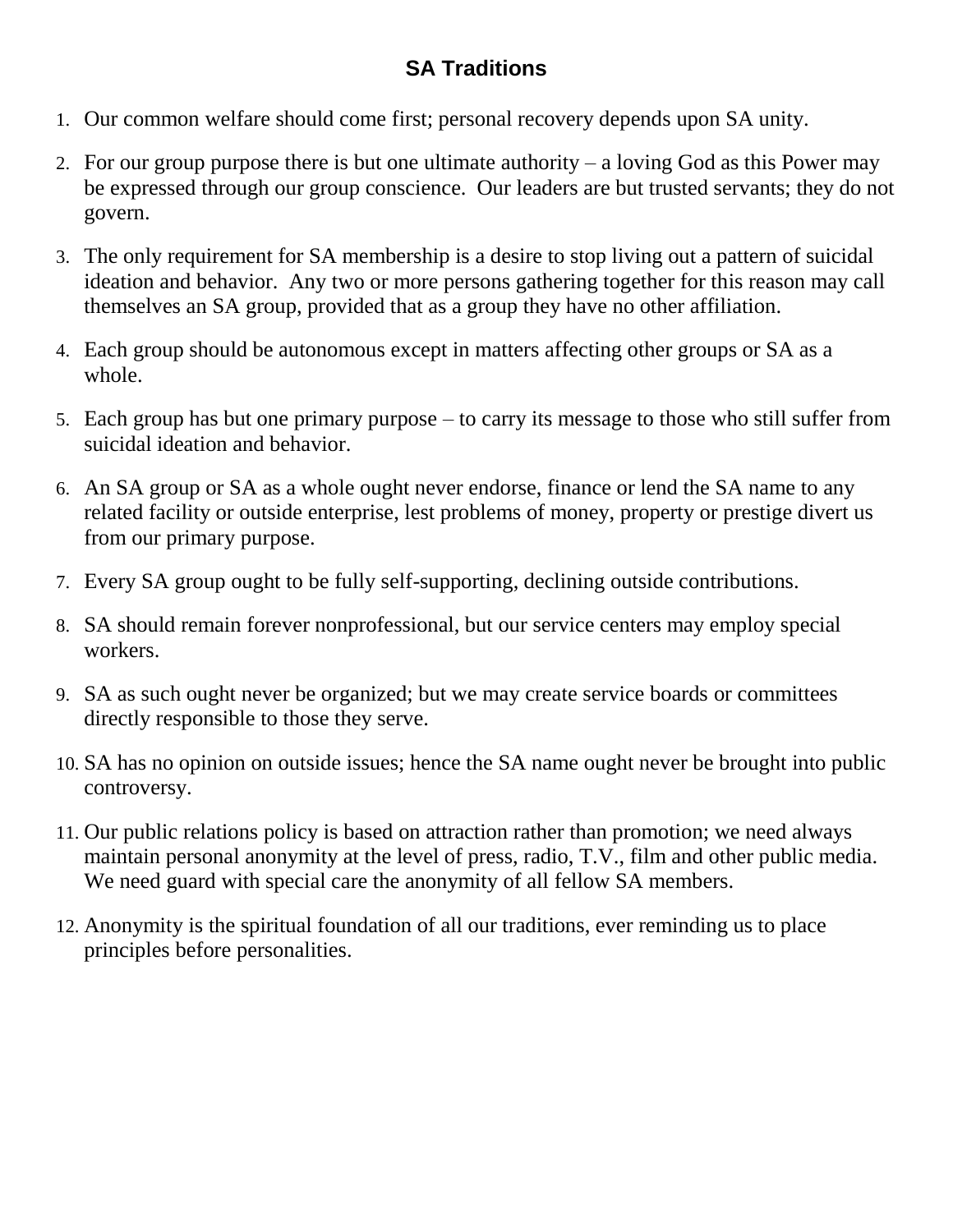#### **Suicide Anonymous Bottom Line – Definition**

Bottom line behavior is any self-destructive, suicidal or emotional act which, once engaged in, results in worsening self destructive consequences. Each person defines his/her own bottomline behavior. Staying away from this behavior defines your sobriety.

Examples:

- 1. I will not attempt suicide will call group member before acting on suicidal impulse.
- 2. I will not "stockpile" drugs, weapons, ropes or other tools for suicide will call group member if I feel the need to do so.
- 3. I will not allow myself to fantasize about the relief I believe suicide will give me will call for support.
- 4. I will call for support if I find myself starting to make a plan.
- 5. I will call for support if I begin to feel trapped, angry or afraid.

© 1996 by Suicide Anonymous. All rights reserved. No part of this may be reproduced, stored in a retrieval system, or transmitted by any means,<br>electronic, mechanical, photocopying, recording, or otherwise, without written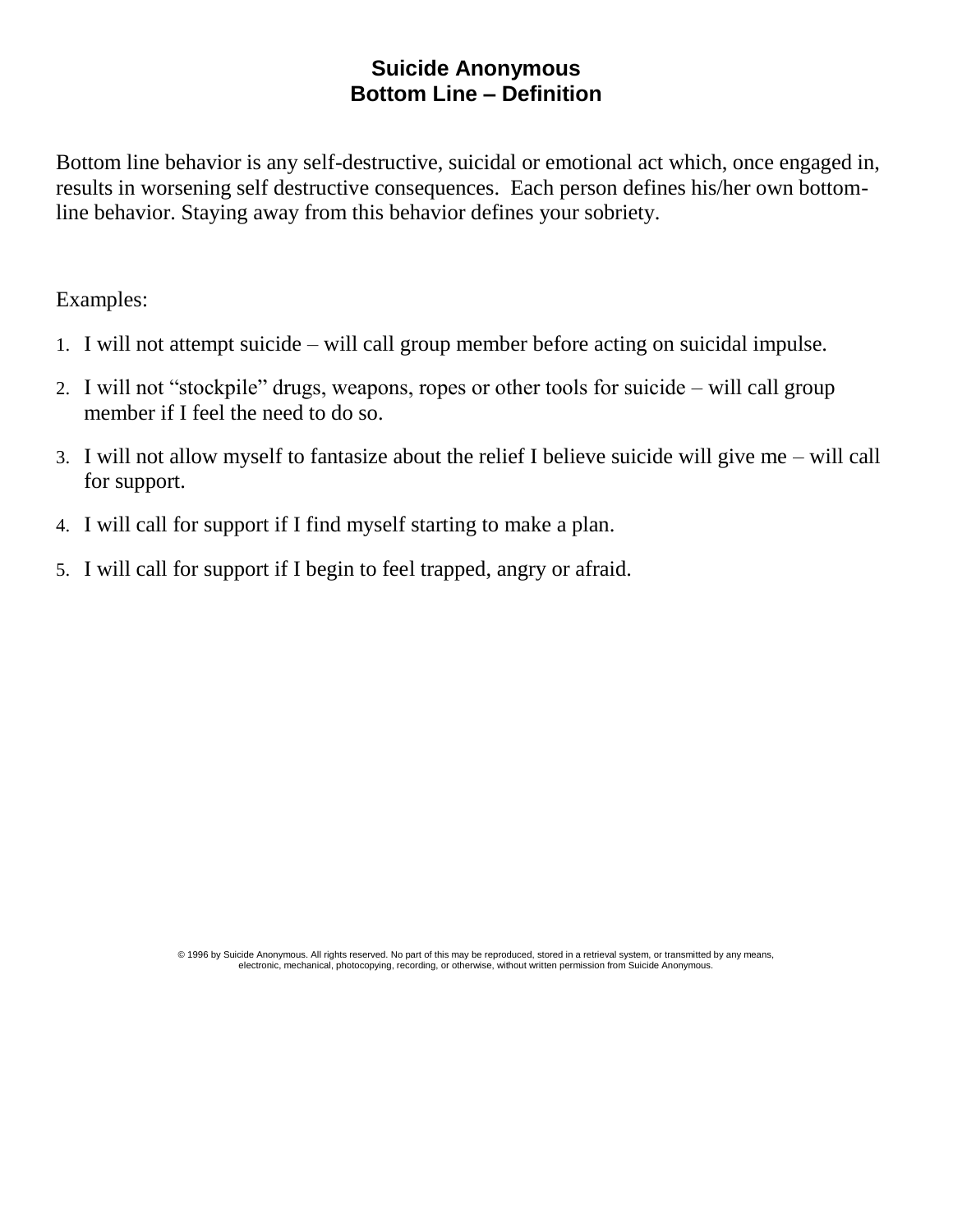## **Promises**

#### **Big Book of AA – page 83**

If we are painstaking about this phase of our development, we will be amazed before we are half way through. We are going to know a new freedom and a new happiness. We will not regret the past nor wish to shut the door on it. We will comprehend the word serenity and we will know peace. No matter how far down the scale we have gone, we will see how our experience can benefit others. That feeling of uselessness and self-pity will disappear. We will lose interest in selfish things and gain interest in our fellows. Self-seeking will slip away. Our whole attitude and outlook upon life will change. Fear of people and economic insecurity will leave us. We will intuitively know how to handle situations which used to baffle us. We will suddenly realize that God is doing for us what we could not do for ourselves. Are these extravagant promises? We think not. They are being fulfilled among us – sometimes

quickly, sometimes slowly. They will always materialize if we work for them.

The Twelve Steps and Twelve Traditions are reprinted with permission of Alcoholics Anonymous World Services, Inc. Permission to reprint and adapt the Twelve Steps and Twelve Traditions does not mean that A.A. is in any way affiliated with this program. A.A. is a program of recovery from Alcoholism  $\frac{only}{}$  – use of the Steps and Traditions in connection with programs and activities which are patterned after A.A., but which address other problems, or in any other non-A.A. context, does not imply otherwise.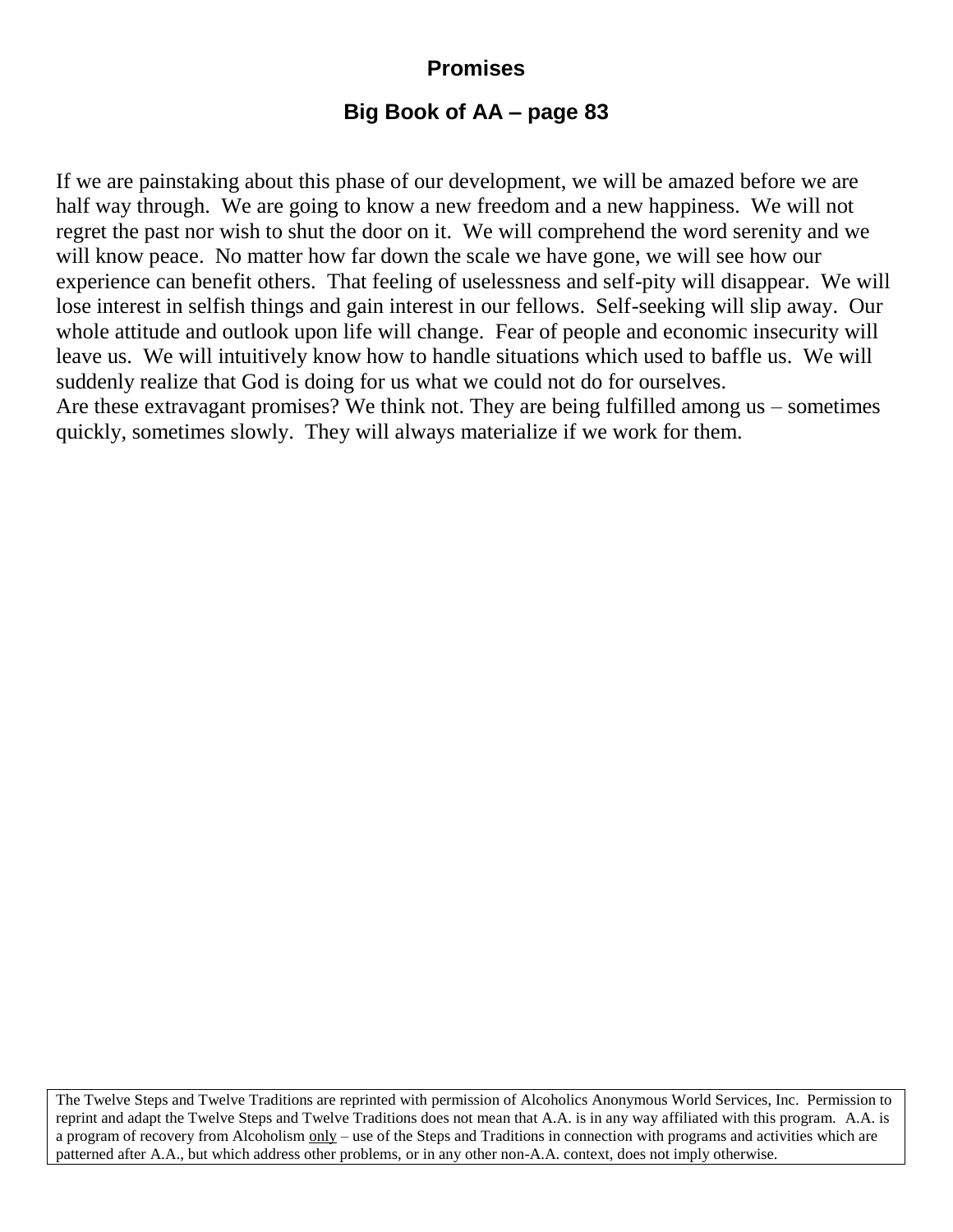#### **"Alcoholics Anonymous"**

# **Chapter 5**

### **How it Works**

Rarely have we seen a person fail who has thoroughly followed our path. Those who do not recover are people who cannot or will not completely give themselves to this simple program, usually men and women who are constitutionally incapable of being honest with themselves. There are such unfortunates. They are not at fault; they seem to have been born that way. They are naturally incapable of grasping and developing a manner of living which demands rigorous honesty. Their chances are less than average. There are those, too, who suffer from grave emotional and mental disorders, but many of them do recover if they have the capacity to be honest.

Our stories disclose in a general way what we used to be like, what happened, and what we are like now. If you have decided you want what we have and are willing to go to any length to get it - then you are ready to take certain steps.

At some of these we balked. We thought we could find an easier, softer way. But we could not. With all the earnestness at our command, we beg of you to be fearless and thorough from the very start. Some of us have tried to hold on to our old ideas and the result was nil until we let go absolutely.

Remember that we deal with suicide – cunning, baffling, powerful! Without help it is too much for us. But there is one who has all power – that one is God. May you find him now!

Half measures availed us nothing. We stood at the turning point. We asked his protection and care with complete abandon.

(Turn over)